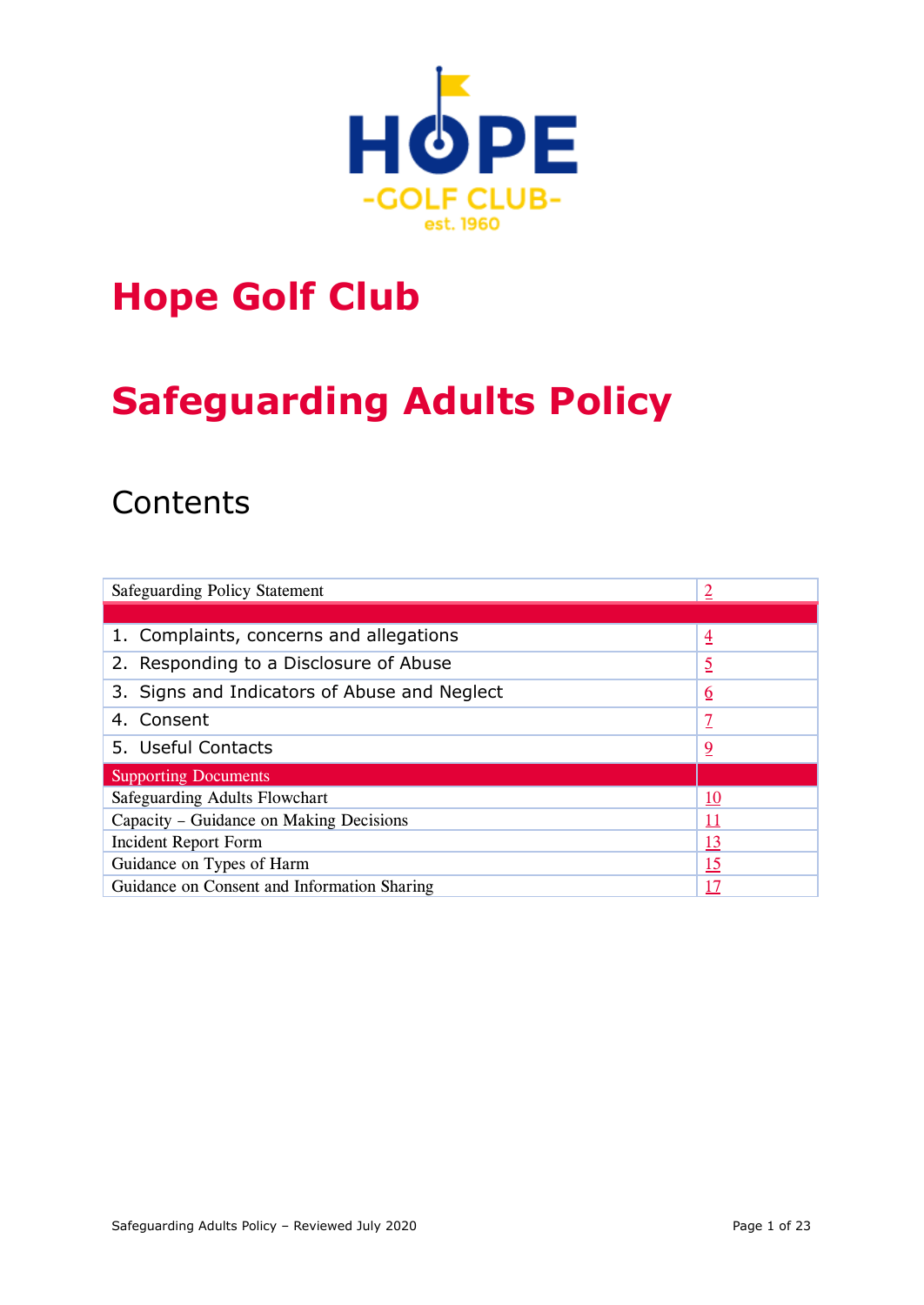

## Safeguarding Adults Policy

## <span id="page-1-0"></span>**Introduction**

HOPE GC is committed to creating and maintaining a safe and positive environment for all individuals involved in golf.

Safeguarding duties apply to an adult who:

- Has needs for care and support (whether or not the local authority is meeting any of those needs) and;
- Is experiencing, or is at risk of, abuse or neglect; and;
- As a result of those care and support needs is unable to protect themselves from either the risk of, or the experience of, abuse or neglect.

## Principles in relation to adults at risk

The Care and Support Statutory Guidance Section 14.13 sets out the following six key principles which underpin all adult safeguarding work:

- Empowerment: People being supported and encouraged to make their own decisions and informed consent.
- Prevention: It is better to take action before harm occurs.
- Proportionality: The least intrusive response appropriate to the risk presented.
- Protection: Support and representation for those in greatest need.
- **●** Partnership: Local solutions through services working with their communities. Communities have a part to play in preventing, detecting and reporting neglect and abuse.
- Accountability: Accountability and transparency in delivering safeguarding.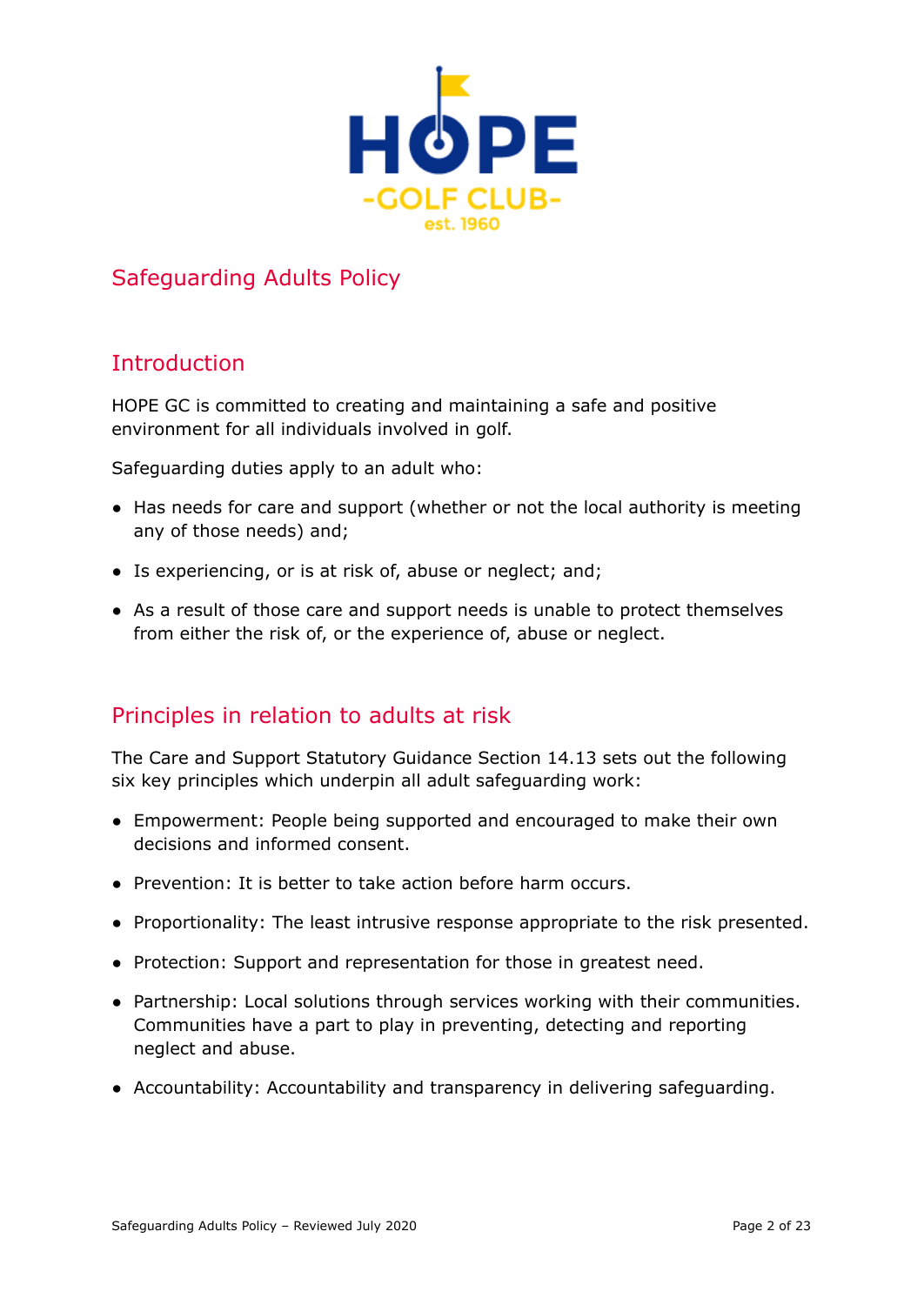

**Making safeguarding personal** is the concept that adult safeguarding should be person led and outcome focused. It engages the person in a conversation about how best to respond to their safeguarding situation in a way that enhances involvement, choice and control. As well as improving quality of life, well-being and safety.

Wherever possible discuss safeguarding concerns with the adult to get their view of what they would like to happen and keep them involved in the safeguarding process, seeking their consent to share information outside of the organisation where necessary.

The principles of the Mental Capacity Act 2005 (MCA) state that every individual has the right to make their own decisions and provides the framework for this to happen.

In addition HOPE GC recognises the following principles which underpin our work with all groups and individuals who may have additional needs for support and protection:

- It is every adult's right to be protected from abuse irrespective of their age, gender identity, faith or religion, culture, ethnicity, sexual orientation, background, economic position, marital status, disability or level of ability.
- All staff and volunteers share the responsibility for the protection of adults at risk and will show respect and understanding for their rights, safety and welfare.
- The additional vulnerability of disabled adults (including those with invisible disabilities, learning and communication differences) is recognised.
- Allegations of abuse or concerns about the welfare of any adult will be treated seriously and will be responded to swiftly and appropriately.
- HOPE GC recognises the role and responsibilities of the statutory agencies in safeguarding adults and is committed to complying with the procedures of the Local Safeguarding Adults Boards.
- Confidentiality will be maintained appropriately at all times and the adult's safety and welfare must be the overriding consideration when making decisions on whether or not to share information about them.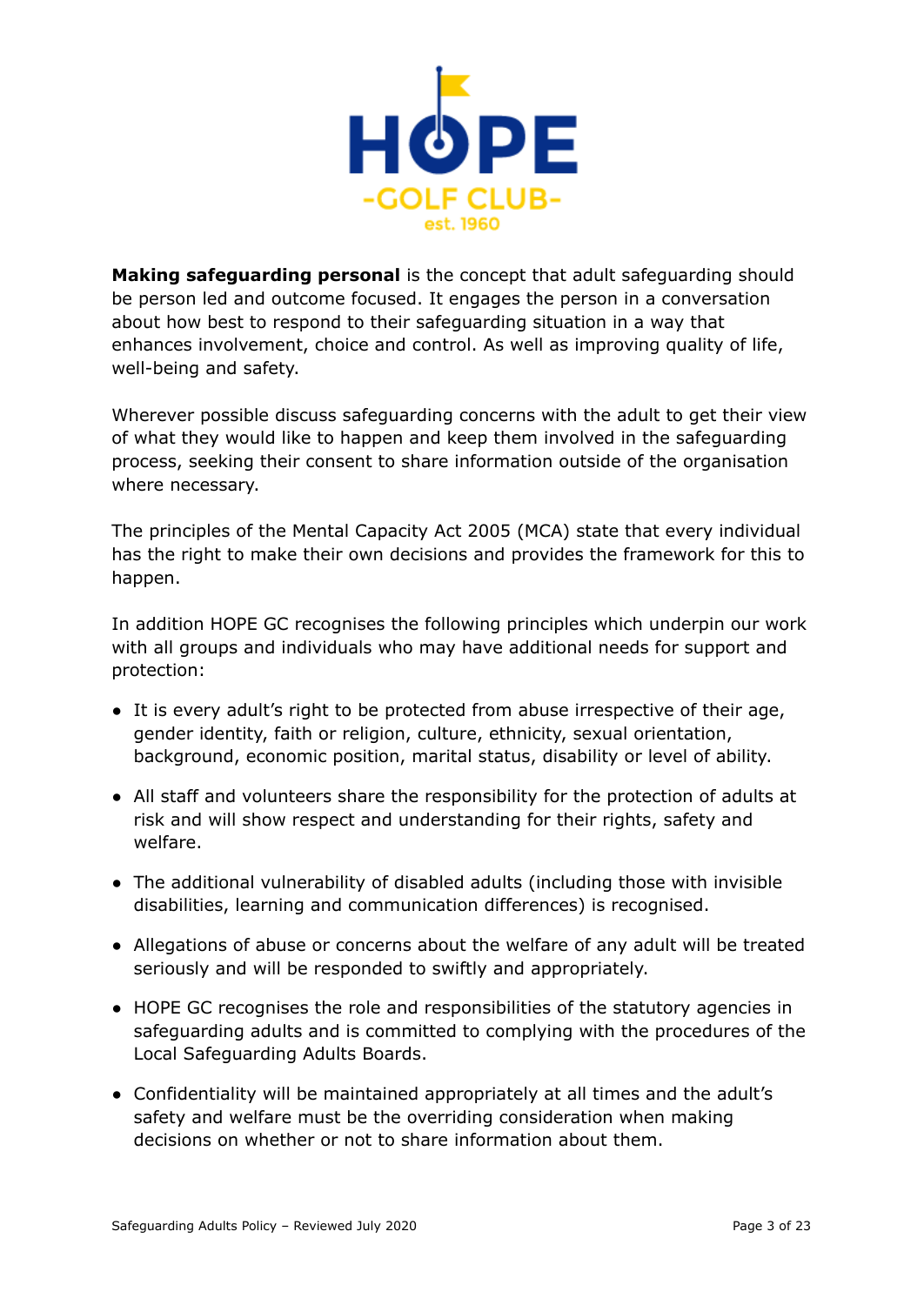

- HOPE GC will support all adults to understand their roles and responsibilities with regards to safeguarding and protecting adults at risk, including the responsibility to report all concerns in line with HOPE GC safeguarding adults policy and procedures.
- All participants involved in golfing activities have the right to be listened to with respect and to be heard.

## Guidance and legislation

The practices and procedures within this policy are based on the principles contained within the UK and legislation and Government Guidance and have been developed to complement the Safeguarding Adults Boards policy and procedures, and take the following into consideration:

- The Care Act 2014
- The Protection of Freedoms Act 2012
- Domestic Violence, Crime and Victims (Amendment ) Act 2012
- The Equality Act 2010
- The Safeguarding Vulnerable Groups Act 2006
- Mental Capacity Act 2005
- Sexual Offences Act 2003
- The Human Rights Act 1998
- The Data Protection Act 2018

## Responsibilities and implementation

HOPE GC will seek to promote the principles of safeguarding by: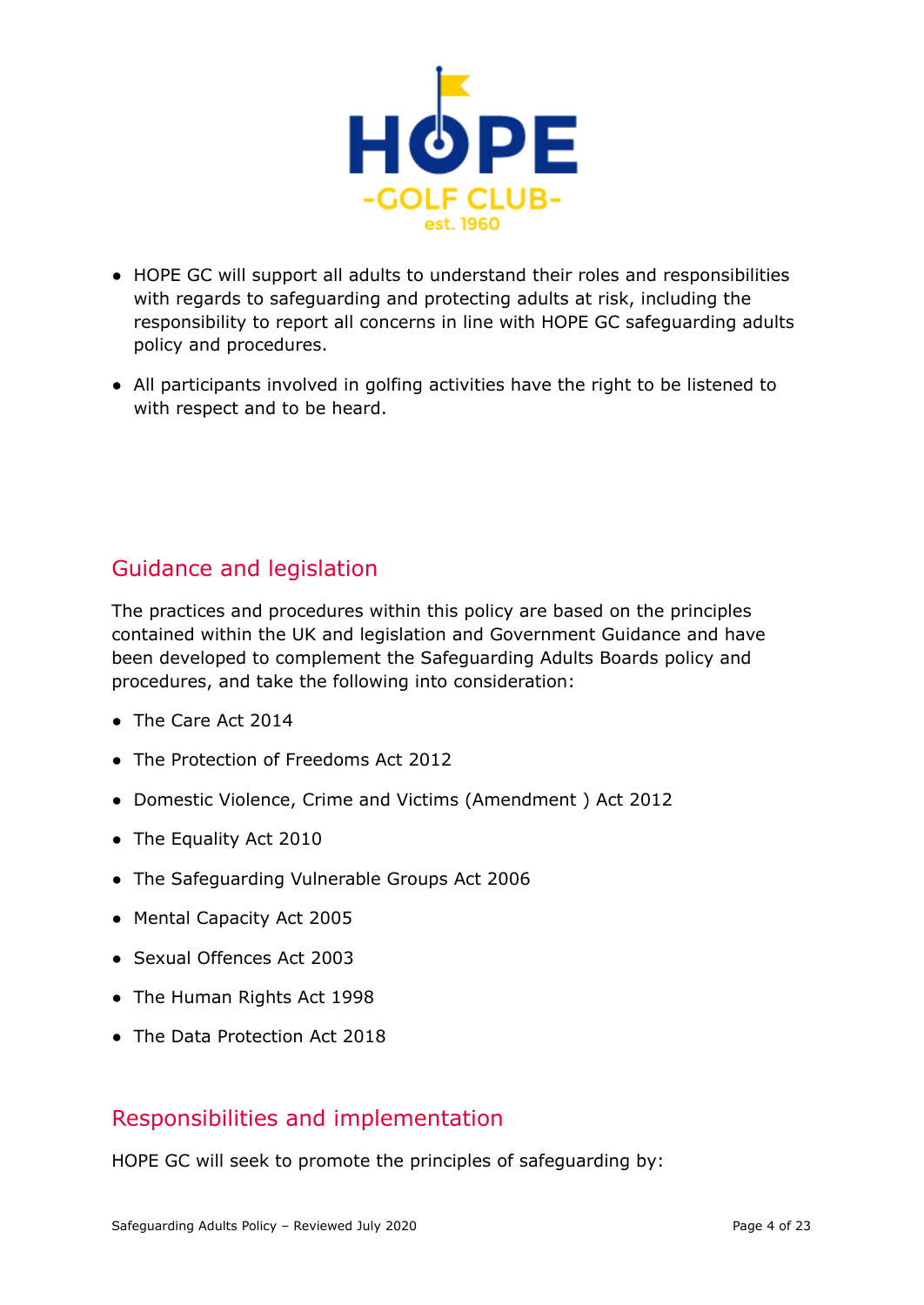

- Reviewing HOPE GC policy and procedures every three years or whenever there is a major change in legislation.
- Giving guidance on appropriate recruitment procedures to assess the suitability of volunteers and staff working with vulnerable groups.
- Following procedures to report welfare concerns and allegations about the behaviour of adults and ensure that all staff, volunteers, parents and participants, including children, are aware of these procedures.
- Directing club staff, volunteers & coaches to appropriate safeguarding training and learning opportunities, where this is appropriate to their role.

## <span id="page-4-0"></span>1. Complaints, concerns and allegations

- **1.1** As a player, parent, carer, member of staff or volunteer you may be concerned about the welfare of an adult, become aware that abuse or poor practice is taking place, suspect abuse or poor practice may be occurring or be told about something that may be abuse or poor practice. These concerns should be brought to the attention of the England Golf Lead Safeguarding Officer without delay.
- **1.2** The person reporting the concern is not required to decide whether abuse has occurred, but simply has a duty to pass on their concerns and any relevant information tel: 01526 351824. All concerns will be treated in confidence. Details should only be shared on a 'need to know' basis with those who can help with the management of the concern.
- **1.3** Concerns will be recorded on an Incident Report Form and sent to England Golf Lead Safeguarding Officer and retained confidentially. The Lead Safeguarding Officer will assist with completion of this form if required, tel 01526 351824.
- **1.4** HOPE GC will work with England Golf, counties and other external agencies to take appropriate action where concerns relate to potential abuse or serious poor practice. HOPE GC disciplinary procedures will be applied and followed where possible.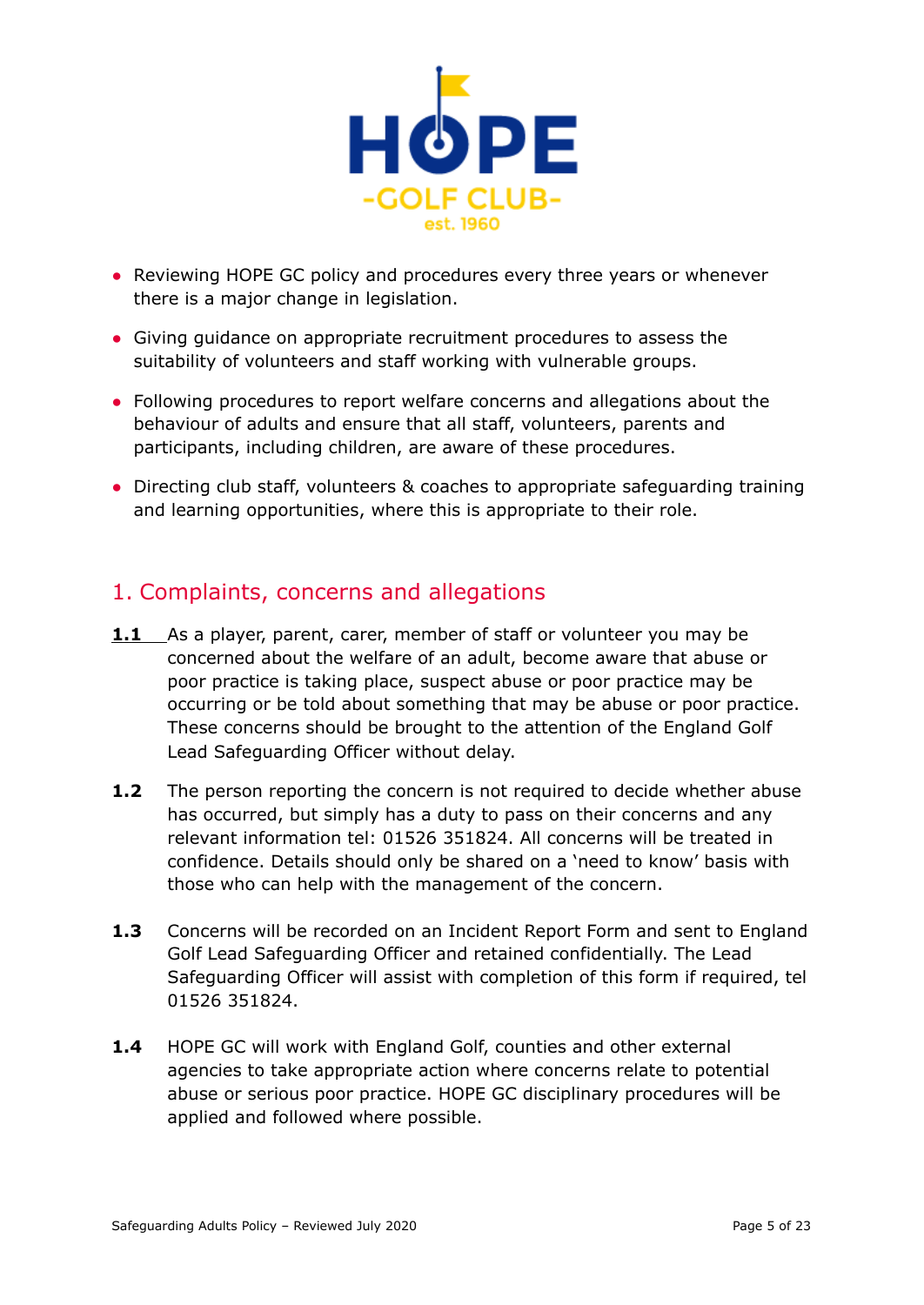

- **1.5** Safeguarding adults at risk requires everyone to be committed to the highest possible standards of openness, integrity and accountability. HOPE GC supports an environment where staff, volunteers, parents/carers and the public are encouraged to raise safeguarding concerns. Anyone who reports a legitimate concern to the organisation (even if their concerns subsequently appear to be unfounded) will be supported. All concerns will be taken seriously.
- **1.6** It is important when considering your concern that you also consider the needs and wishes of the person at risk.

## <span id="page-5-0"></span>2. Responding to disclosure of abuse

- **2.1** If an adult indicates that they are being abused the person receiving the information should:
	- Stay Calm
	- Listen carefully to what is said, allowing the adult to continue at their own pace, and take it seriously.
	- Explain that it is likely the information will have to be shared with othersdo not promise to keep secrets.
	- Keep questions to a minimum, only ask questions if you need to identify/ clarify what the person is telling you. Take care to distinguish between fact, observation, allegation and opinion. It is important that the information you have is accurate.
	- Reassure the person that they have done the right thing in revealing the information.
	- Ask them what they would like to happen next.
	- Explain what you would like to do next and ask if they are happy for you to share the information in order for you to help them. As long as it does not increase the risk to the individual, you should explain to them that it is your duty to share your concern with your Lead Safeguarding Officer.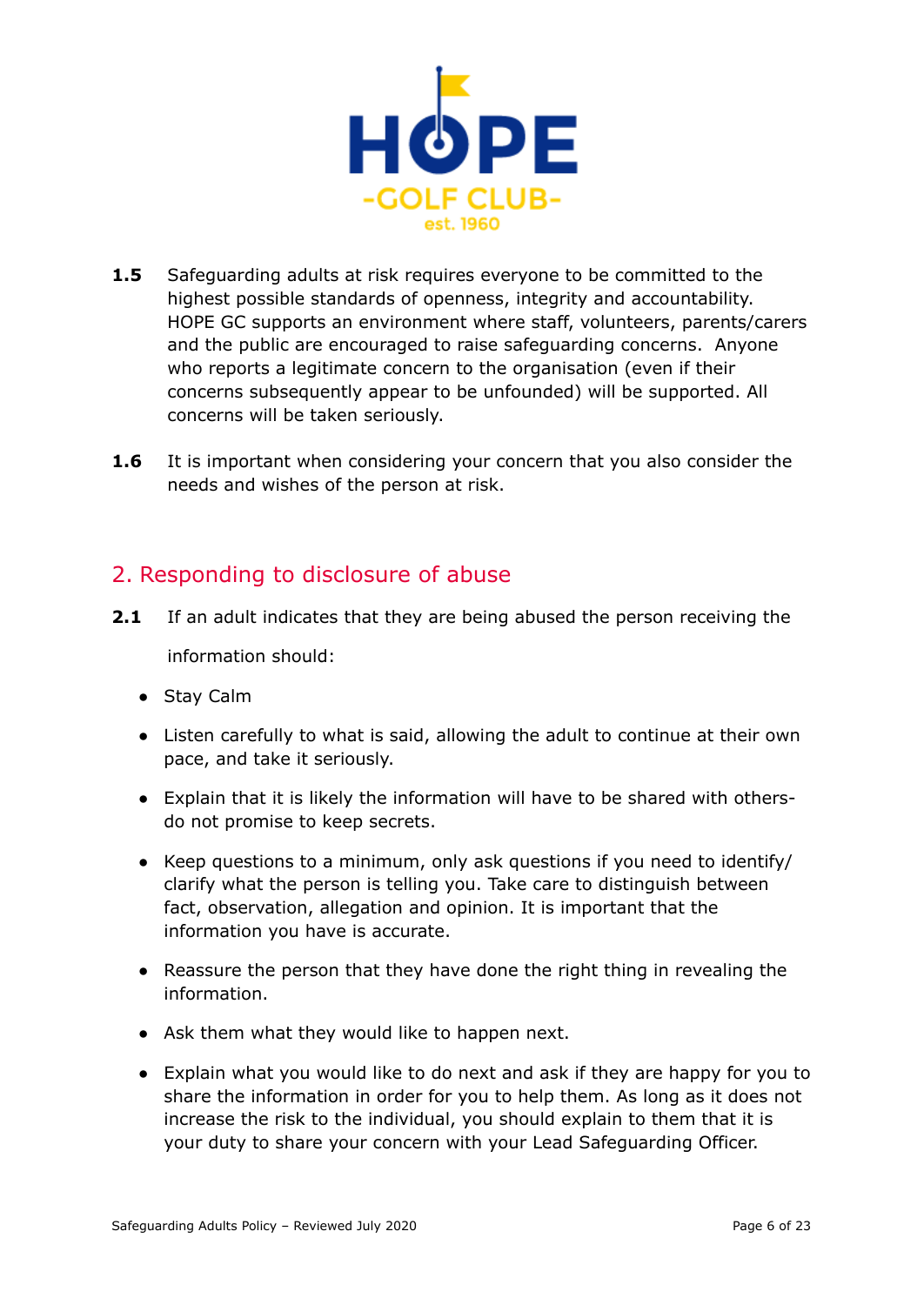

● Record in writing what was said using the adult's own words as soon as possible

#### 2.2DO NOT:

- Dismiss the concern.
- Panic or allow shock or distaste to show.
- Probe for more information than is offered.
- Make promises that cannot be kept.
- **●** Conduct an investigation of the case.
- Make negative comments about the alleged perpetrator.

If the matter is urgent and relates to the immediate safety of an adult at risk then contact the police immediately. Complete and Incident Form and copy it to the England Golf Lead Safeguarding Officer within 24 hours.

### <span id="page-6-0"></span>3. Signs and indicators of abuse and neglect

- 3.1 Abuse can take place in any context. Abuse may be inflicted by anyone. Players, members, staff, volunteers or coaches may suspect that an adult is being abused or neglected outside of the club setting. There are many signs and indicators that may suggest someone is being abused or neglected, these include but are not limited to:
	- Unexplained bruises or injuries or lack of medical attention when an injury is present.
	- Person has belongings or money going missing.
	- Person is not attending / no longer enjoying their sessions.
	- Someone losing or gaining weight / an unkempt appearance. A change in the behaviour or confidence of a person.
	- Self-harm.
	- A fear of a particular group or individual.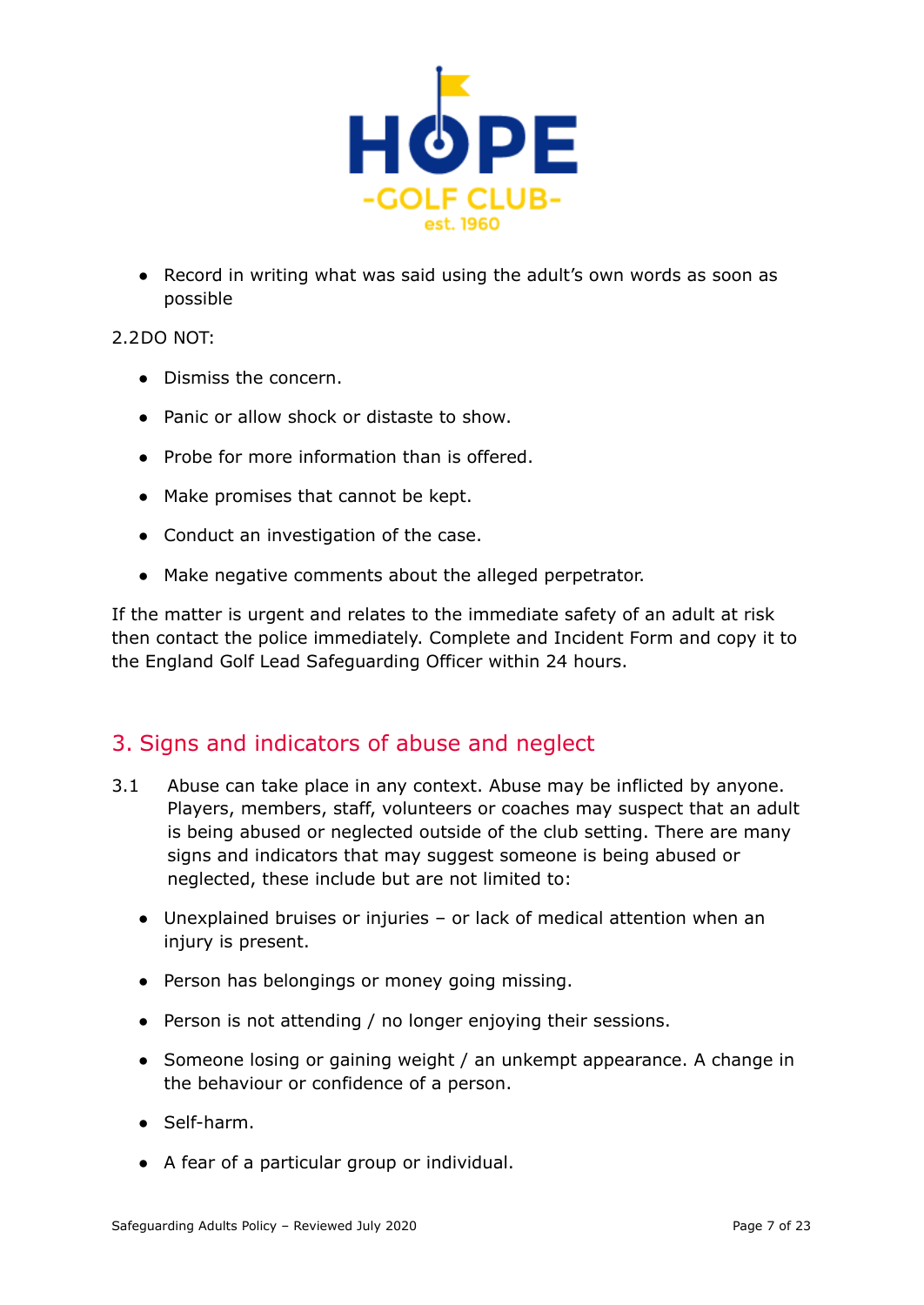

 $\bullet$  They may tell you / another person they are being abused  $-$  i.e. a disclosure.

## <span id="page-7-0"></span>4. Consent

- 4.1 The Care Act 2014 statutory guidance advises that the first priority in safeguarding should always be to ensure the safety and well-being of the adult.
- 4.2 Adults have a general right to independence, choice and self-determination including control over information about themselves.
- 4.3 HOPE GC does not expect staff, coaches or volunteers to support an adult who is felt to be vulnerable or at risk through their decision making process but expects them to inform England Golf without delay so that they can clearly define the various options to help support the adult at risk to make a decision about their safety. As long as it does not increase the risk to the individual, it should be explained to them that it is their duty to share their concern with the England Golf Lead Safeguarding Officer. Consent is not required to seek guidance or share information with the National Governing Body.
- 4.4 Adults may not give their consent to the sharing of safeguarding information outside of the organisation for a number of reasons. For example, they may be unduly influenced, coerced or intimidated by another person, they may be frightened of reprisals, they may fear losing control, they may not trust social services or other partners or they may fear that their relationship with the abuser will be damaged. Reassurance and appropriate support may help to change their view on whether it is best to share information.
- 4.5 Those seeking to support the adult should consider the following:
	- Explore the reasons for the adult's objections what are they worried about?
	- Explain the concern and why you think it is important to share the information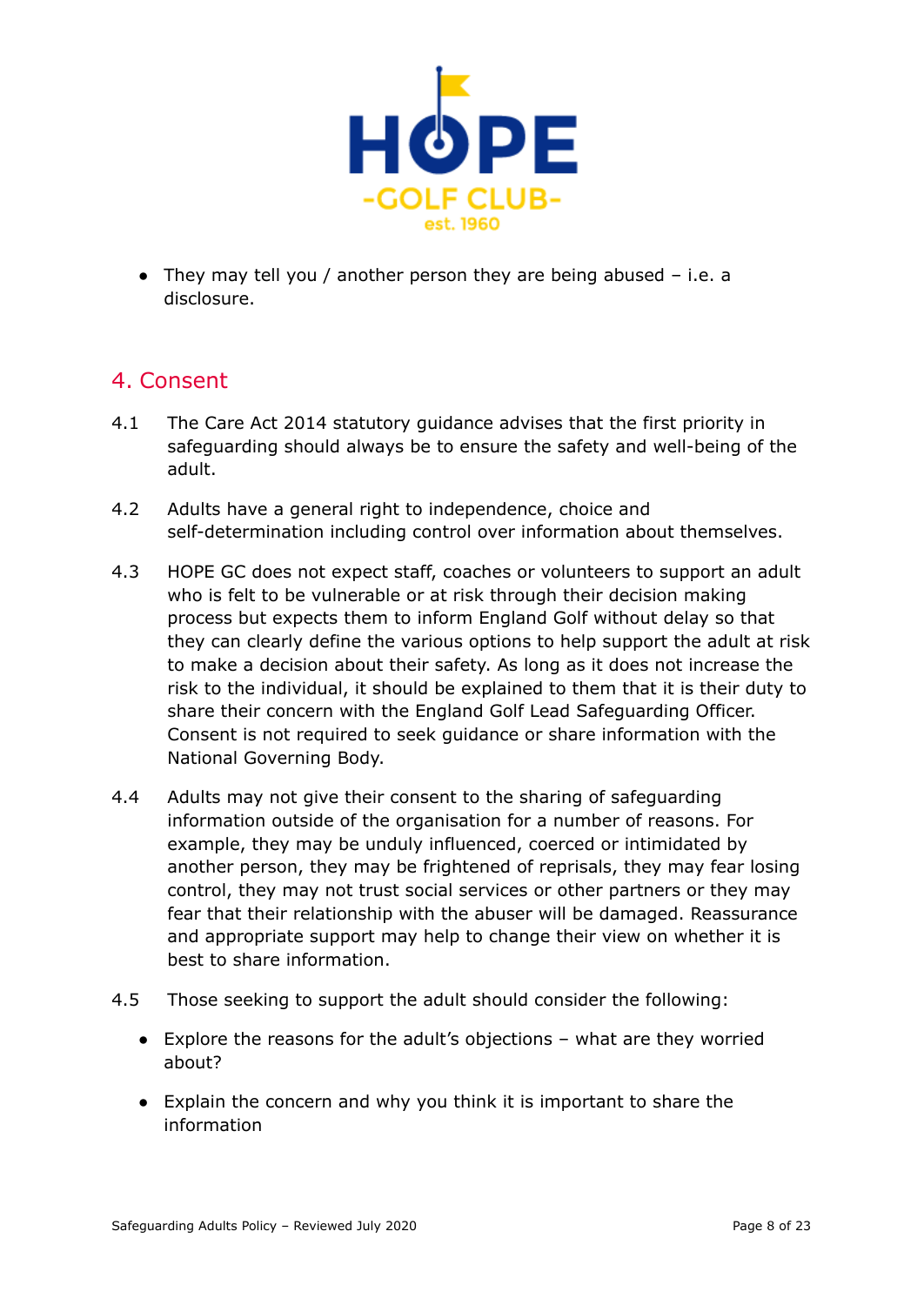

- Tell the adult with whom you may be sharing the information with and why
- Explain the benefits, to them or others, of sharing information could
- they access better help and support?
- Discuss the consequences of not sharing the information could someone come to harm?
- Reassure them that the information will not be shared with anyone who does not need to know
- Reassure them that they are not alone and that support is available to them.
- 4.6 If the adult continues to refuse intervention to support them with a safeguarding concern, or requests that information about them is not shared with other safeguarding partners their wishes should be respected.
- 4.7 However, there are a number of circumstances where those seeking to support the adult can reasonably override such a decision, including but not limited to:
	- It appears that the adult lacks the mental capacity to make that decision (this must be properly explored and further guidance should be sought from the England Golf Lead Safeguarding Officer)
	- Emergency or life-threatening situations may warrant the sharing of relevant information with the emergency services without consent
	- Other people are, or may be, at risk, including children
	- A serious crime has been committed / may be prevented
	- Individuals in a Position of Trust are implicated
- 4.7.1 In such circumstances, it is important to keep a careful record of the decision-making process and guidance should be sought from the England Golf Lead Safeguarding Officer. Legal advice will be sought where appropriate. If the decision is to take action without the adult's consent, then unless it is unsafe to do so, the adult should be informed that this is being done and of the reasons why.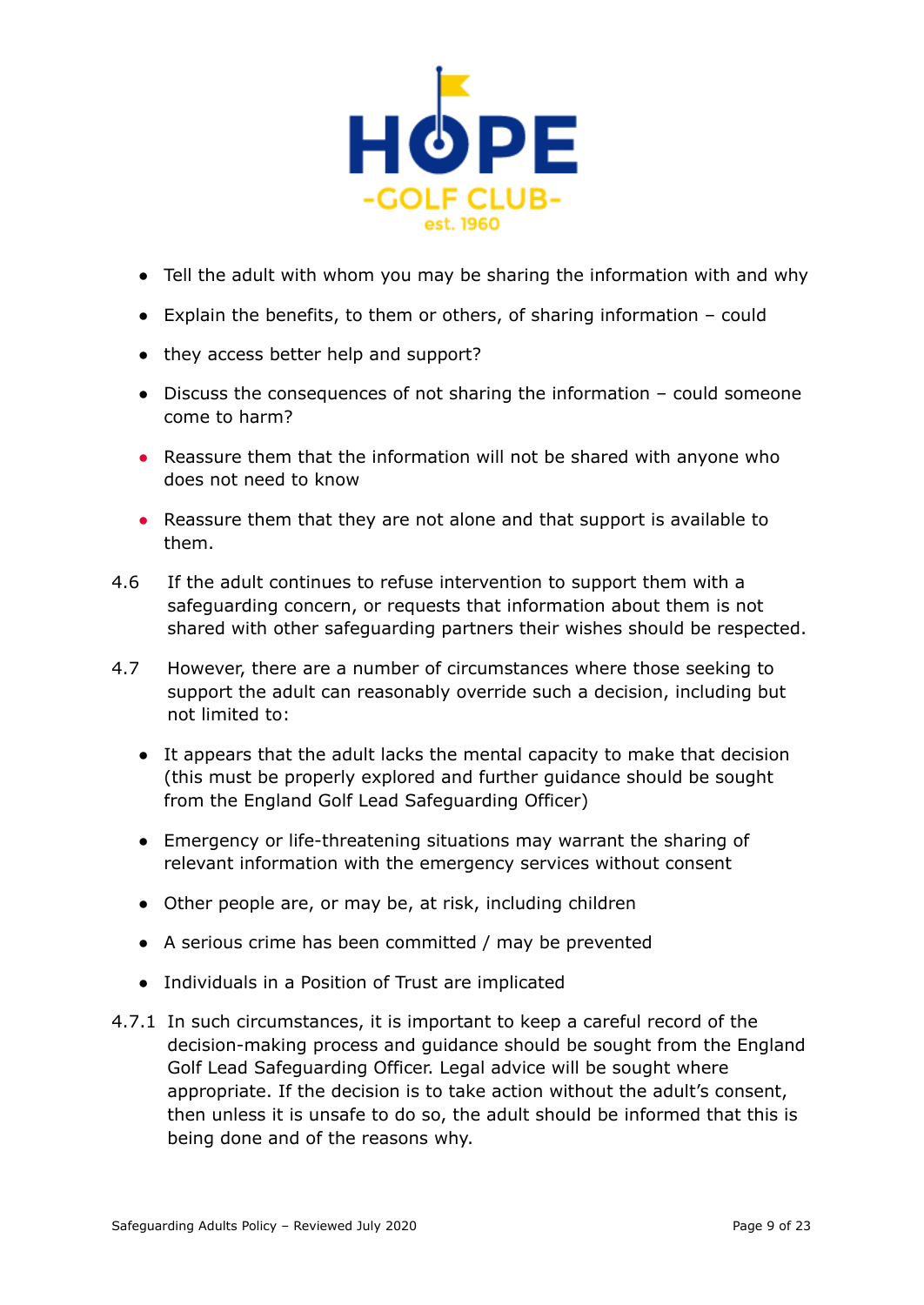

## <span id="page-9-0"></span>5. Useful Contacts

England Golf Useful Contacts

| <b>Name</b>              | <b>Address</b>              | <b>Number and email</b>      |
|--------------------------|-----------------------------|------------------------------|
| <b>Lead Safeguarding</b> | <b>England Golf</b>         | 01526 351824                 |
| Officer                  | <b>National Golf Centre</b> | safeguarding@englandgolf.org |
|                          | The Broadway                |                              |
|                          | Woodhall Spa                |                              |
|                          | Lincolnshire                |                              |
|                          | <b>LN10 6PU</b>             |                              |

#### Local Contacts

| <b>Name</b>                  | <b>Address</b>             | <b>Number and email</b>        |
|------------------------------|----------------------------|--------------------------------|
| Derbyshire                   | <b>Derbyshire</b>          | derbyshiresab@derbyshire.gov.u |
| <b>County Council -</b>      | <b>Safeguarding Adults</b> | k                              |
| <b>Safeguarding Adults</b>   | <b>Board</b>               | 01629 533190                   |
|                              | <b>Brimington Centre</b>   |                                |
|                              | Church Street,             |                                |
|                              | <b>Brimington</b>          |                                |
|                              | Chesterfield               |                                |
|                              | <b>S43 1JG</b>             |                                |
| Derbyshire                   | <b>County Hall</b>         | 01629 532600                   |
| <b>County Council-Social</b> | <b>Matlock</b>             | emergency.planning@derbyshire  |
| <b>Care-Emergency Duty</b>   | DE4 3AG                    | .gov.uk                        |
| <b>Team</b>                  |                            |                                |

#### National Contacts

| <b>Name</b> | $\blacksquare$ | <b>Number and email</b> |
|-------------|----------------|-------------------------|
|             |                |                         |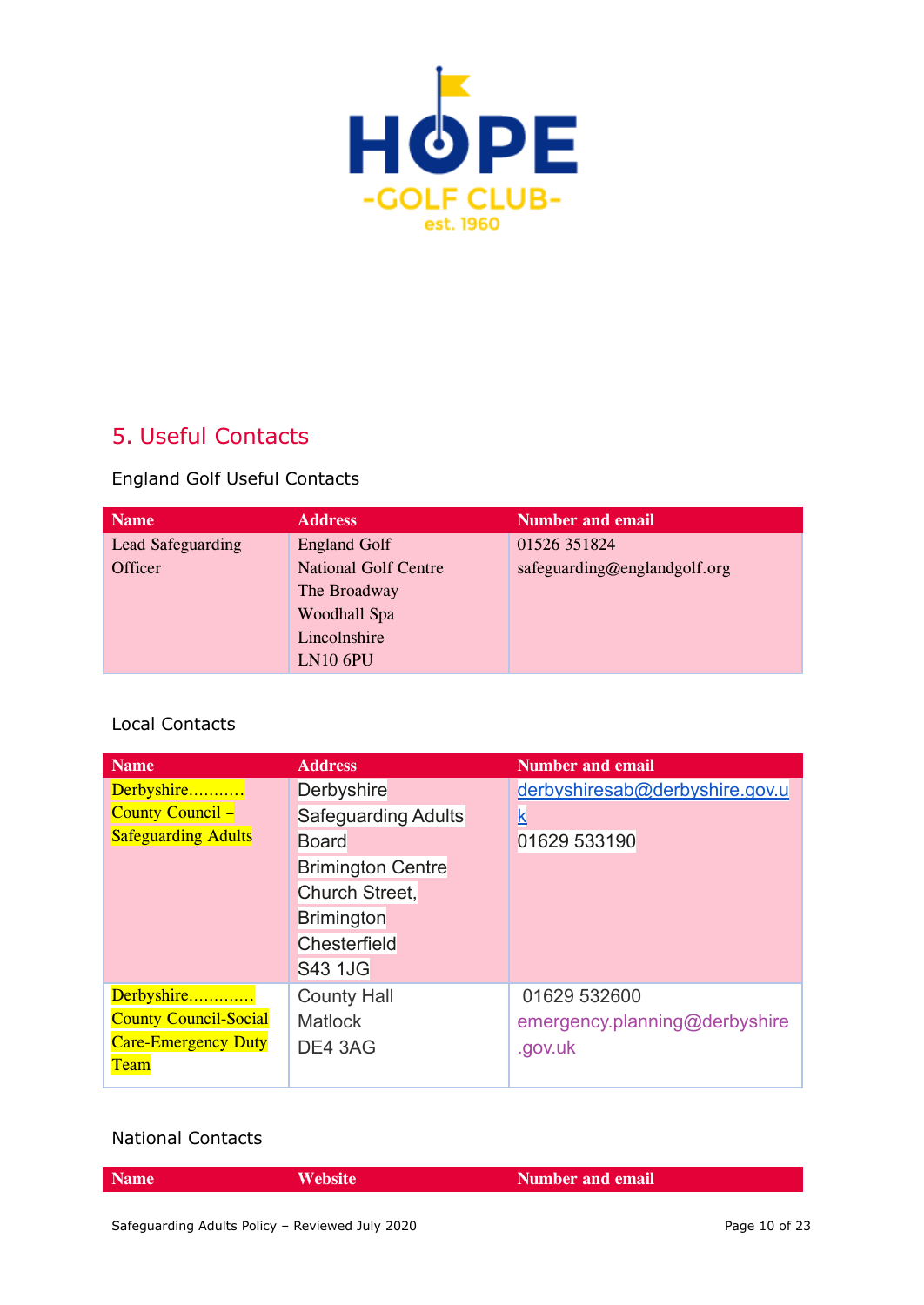

| Ann Craft Trust -      | www.anncrafttrust.org | 0115 951 5400                    |
|------------------------|-----------------------|----------------------------------|
| Safeguarding Adults in |                       | Ann-Craft Trust@nottingham.ac.uk |
| Sport and Activity     |                       |                                  |
| <b>Samaritans</b>      |                       | 01522 782333                     |

## <span id="page-10-0"></span>Safeguarding Adults Flowchart What to do if you have a concern about an adult?

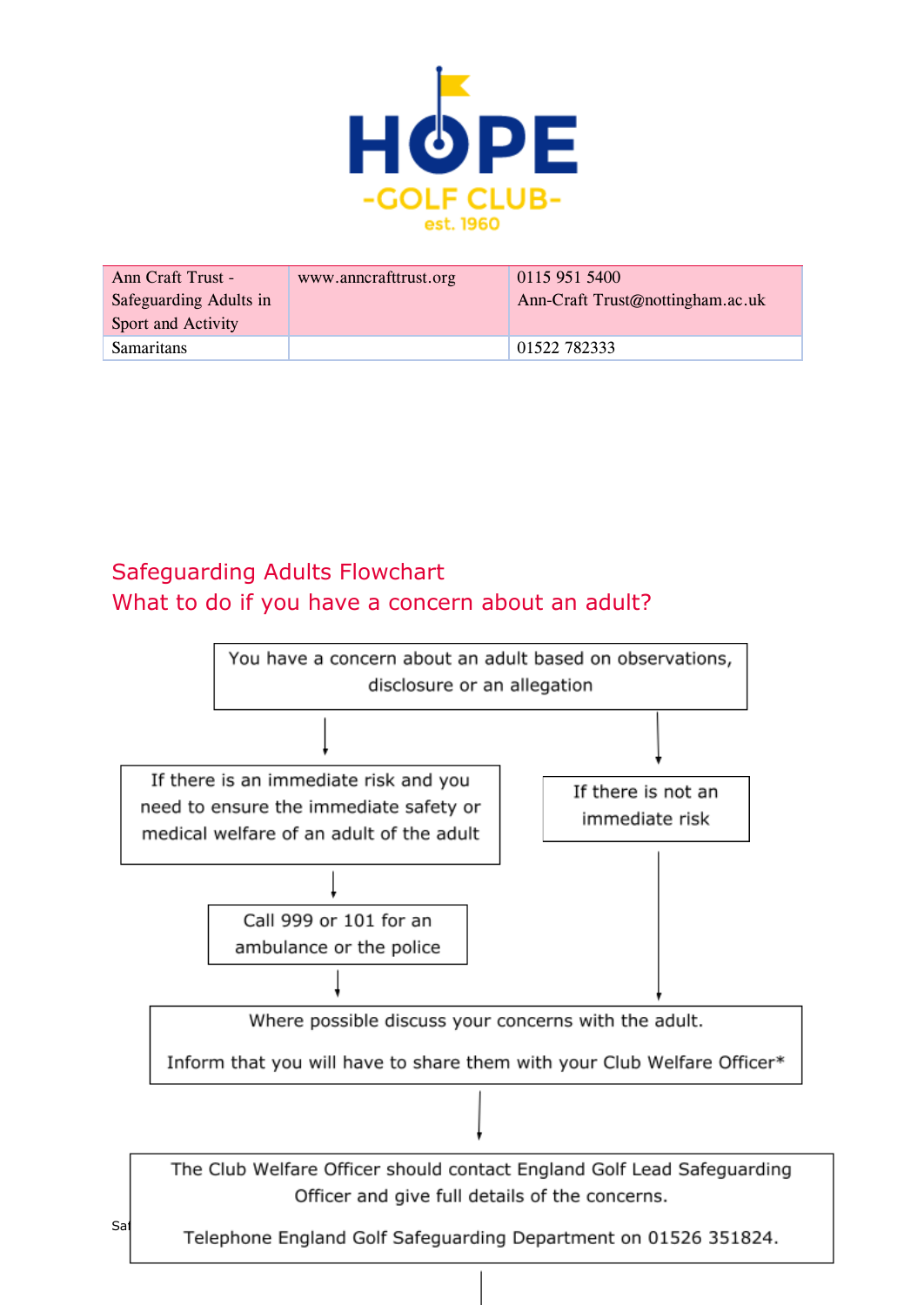

## <span id="page-11-0"></span>HOPE GC

## Capacity – Guidance on Making Decisions

The issue of capacity or decision making is a key one in safeguarding adults. It is useful for organisations to have an overview of the concept of capacity.

We make many decisions every day, often without realising. We make so many decisions that it's easy to take this ability for granted.

But some people are only able to make some decisions, and a small number of people cannot make any decisions. Being unable to make a decision is called "lacking capacity".

To make a decision we need to:

- Understand information
- Remember it for long enough
- Think about the information
- Communicate our decision

A person's ability to do this may be affected by things like learning disability, dementia, mental health needs, acquired brain injury, and physical ill health.

The Mental Capacity Act 2005 (MCA) states that every individual has the right to make their own decisions and provides the framework for this to happen.

The MCA is about making sure that people over the age of 16 have the support they need to make as many decisions as possible.

The MCA also protects people who need family, friends, or paid support staff to make decisions for them because they lack capacity to make specific decisions.

Our ability to make decisions can change over the course of a day**.**

Here are some examples that demonstrate how the timing of a question can affect the response:

● A person with epilepsy may not be able to make a decision following a seizure.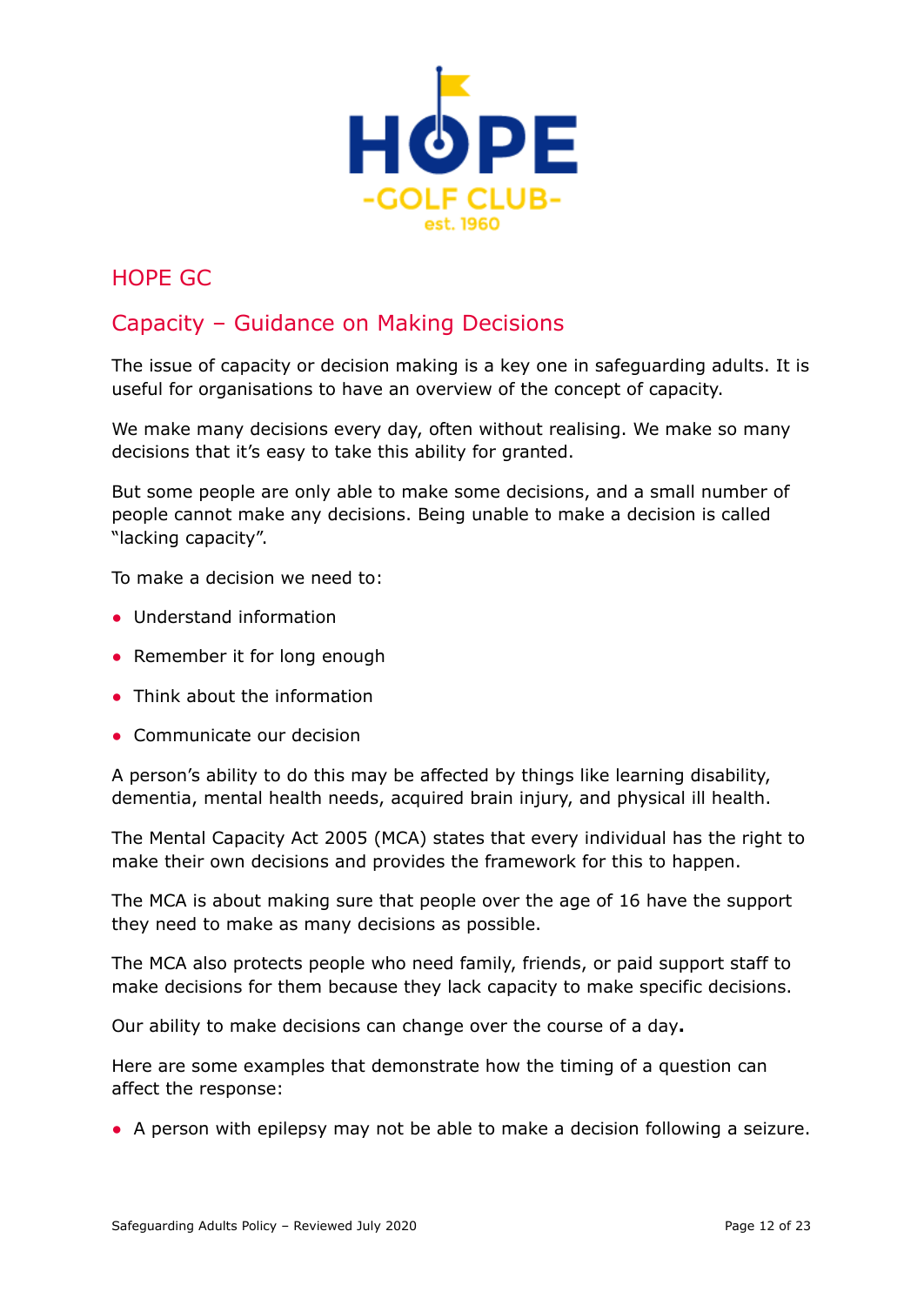

- Someone who is anxious may not be able to make a decision at that point.
- A person may not be able to respond as quickly if they have just taken some medication that causes fatigue.

In each of these examples, it may appear as though the person cannot make a decision. But later in the day, presented with the same decision, they may be able to at least be involved.

The MCA recognises that capacity is decision-specific, so no one will be labelled as entirely lacking capacity. The MCA also recognises that decisions can be about big life-changing events, such as where to live, but equally about small events, such as what to wear on a cold day.

To help you to understand the MCA, consider the following five points:

- **1.** Assume that people are able to make decisions, unless it is shown that they are not. If you have concerns about a person's level of understanding, you should check this with them, and if applicable, with the people supporting them.
- **2.** Give people as much support as they need to make decisions. You may be involved in this – you might need to think about the way you communicate or provide information, and you may be asked your opinion.
- **3.** People have the right to make unwise decisions. The important thing is that they understand the implications. If they understand the implications, consider how risks might be minimised.
- **4.** If someone is not able to make a decision, then the person helping them must only make decisions in their "best interests". This means that the decision must be what is best for the person, not for anyone else. If someone was making a decision on your behalf, you would want it to reflect the decision you would make if you were able to.
- **5.** Find the least restrictive way of doing what needs to be done.

## Remember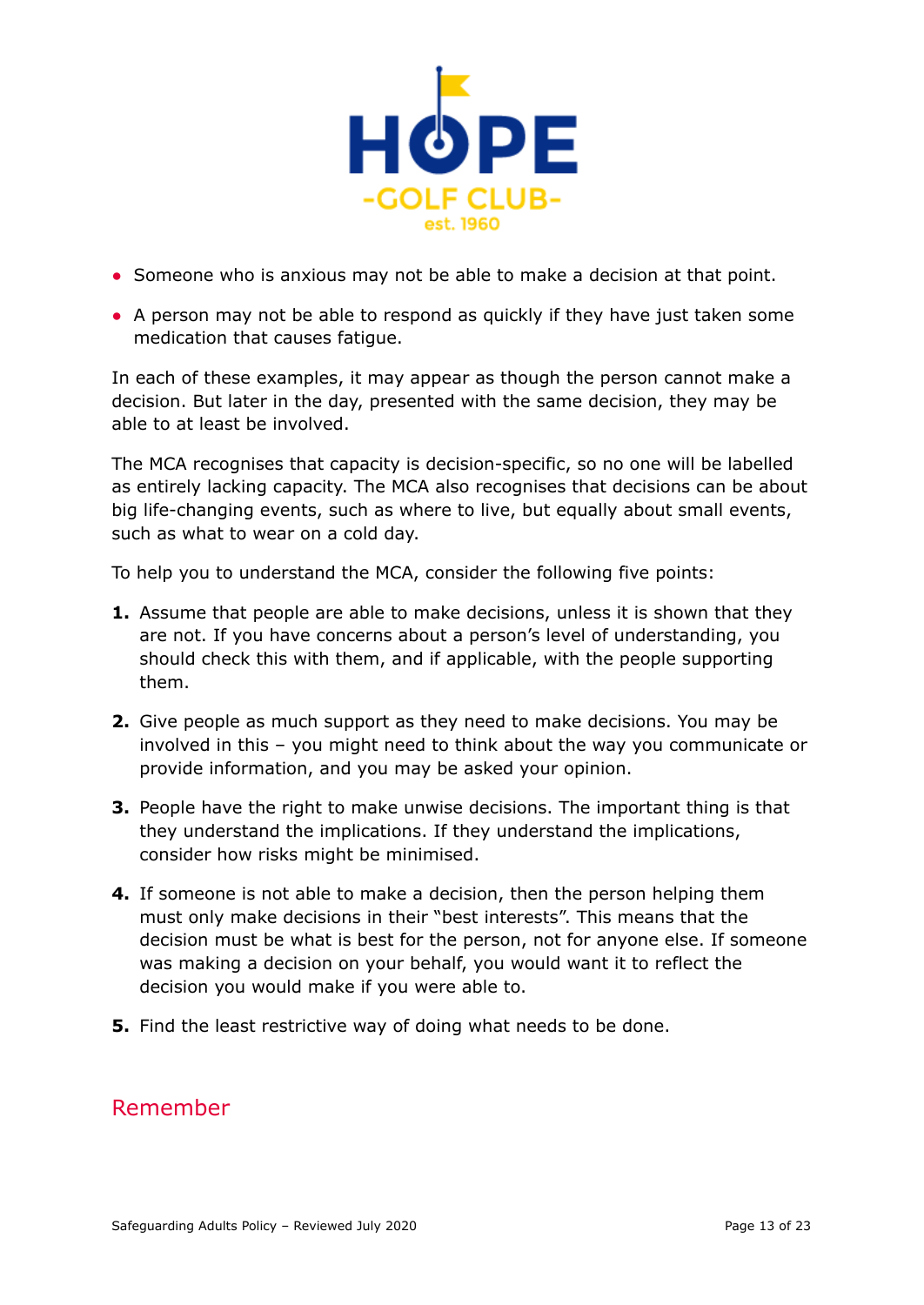

- You should not discriminate or make assumptions about someone's ability to make decisions, and you should not pre-empt a "best-interests" decision merely on the basis of a person's age, appearance, condition, or behaviour.
- When it comes to decision-making, you could be involved in a minor way, or asked to provide more detail. The way you provide information might influence a person's ultimate decision. A person may be receiving support that is not in line with the MCA, so you must be prepared to address this.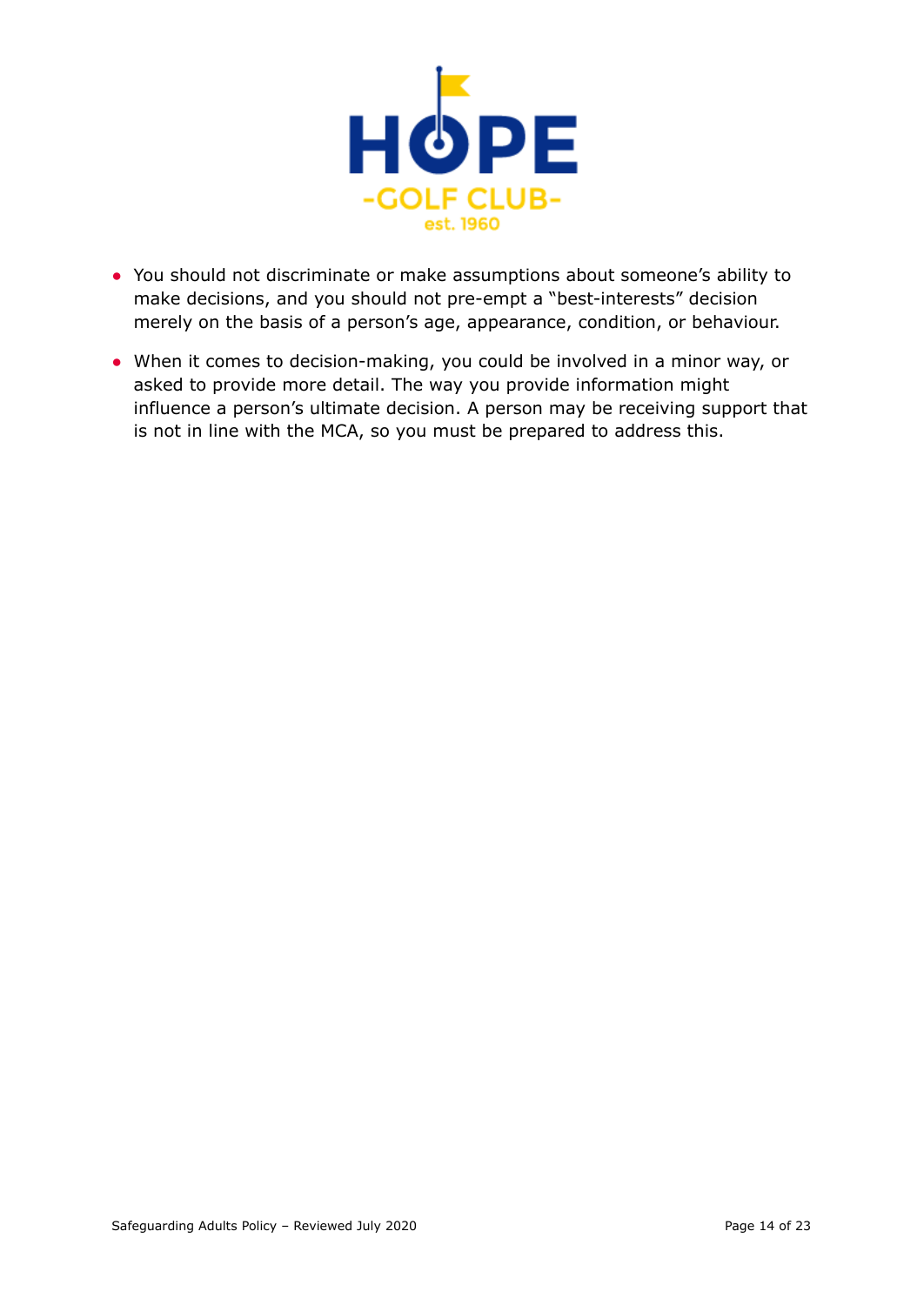

## <span id="page-14-0"></span>Incident Report Form

| Recorder's Name: |               |
|------------------|---------------|
| Address:         |               |
| Post Code:       | Telephone No: |

| Name of Identified Adult: |               |
|---------------------------|---------------|
| Address:                  |               |
| Post Code:                | Telephone No: |

| <b>Complainant's Name:</b> |               |
|----------------------------|---------------|
| Address:                   |               |
| Post Code:                 | Telephone No: |

| Details of the allegations: [include: date; time; location; and nature of the<br>incident.] |
|---------------------------------------------------------------------------------------------|
| Additional information: [include: witnesses; corroborative statements; etc.]                |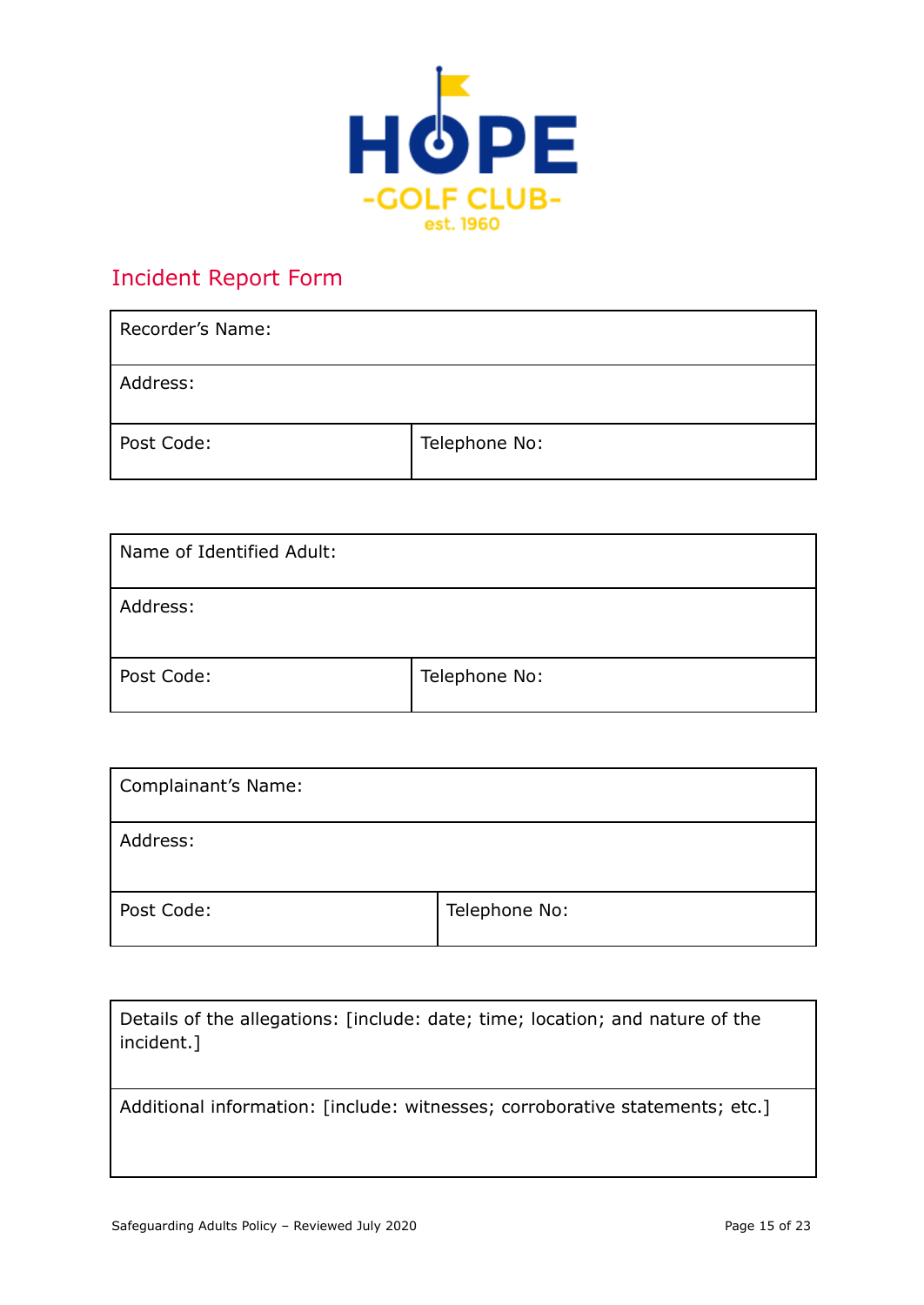

| Have you discussed your concerns with the adult? What are their views? |       |
|------------------------------------------------------------------------|-------|
|                                                                        |       |
| England Golf Safeguarding department notified (01526 351824)           |       |
| Case Number (if allocated):                                            |       |
| Name of person spoken to:                                              |       |
| Date:                                                                  | Time: |
|                                                                        |       |
| Action taken:                                                          |       |
|                                                                        |       |
| Date:                                                                  | Time: |
| Signature of Recorder:                                                 |       |
| Signature of Complainant:                                              |       |

#### **Data protection:**

England Golf Safeguarding Department may use the information in this form (together with other information they obtain as a result of any investigation) to investigate the alleged incident and to take whatever action is deemed appropriate, in accordance with their Safeguarding Adults Policy and Procedures.

Strict confidentiality will be maintained and information will only be shared on a "need to know" basis in the interests of safeguarding. This may involve disclosing certain information to a number of organisations and individuals including relevant clubs and County bodies, individuals that are the subject of an investigation and/or Statutory agencies such as the Police and Adult Social Care.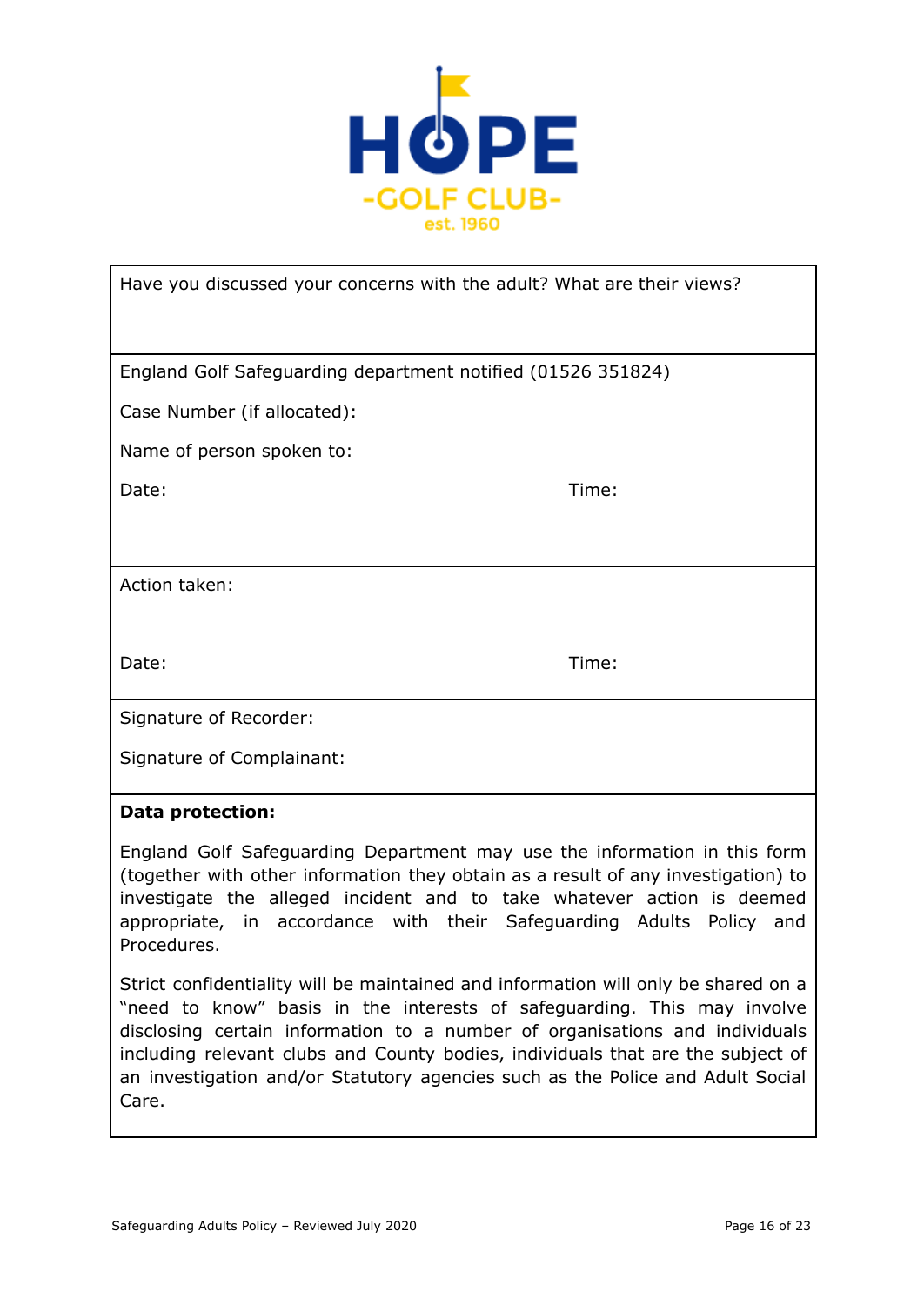

## <span id="page-16-0"></span>HOPE GC

### Guidance on types of harm

#### **The Care Act 2014 recognises 10 categories of abuse that may be experienced by adults.**

#### **Self-neglect**

This covers a wide range of behaviour: neglecting to care for one's personal hygiene, health or surroundings and includes behaviour such as hoarding.

#### **Modern Slavery**

This encompasses slavery, human trafficking, forced labour and domestic servitude.

#### **Domestic Abuse**

This includes psychological, physical, sexual, financial and emotional abuse perpetrated by anyone within a person's family. It also includes so called 'honour' based violence.

#### **Discriminatory**

Discrimination is abuse which centres on a difference or perceived difference particularly with respect to race, gender or disability or any of the protected characteristics of the Equality Act.

#### **Organisational**

This includes neglect and poor care practice within an institution or specific care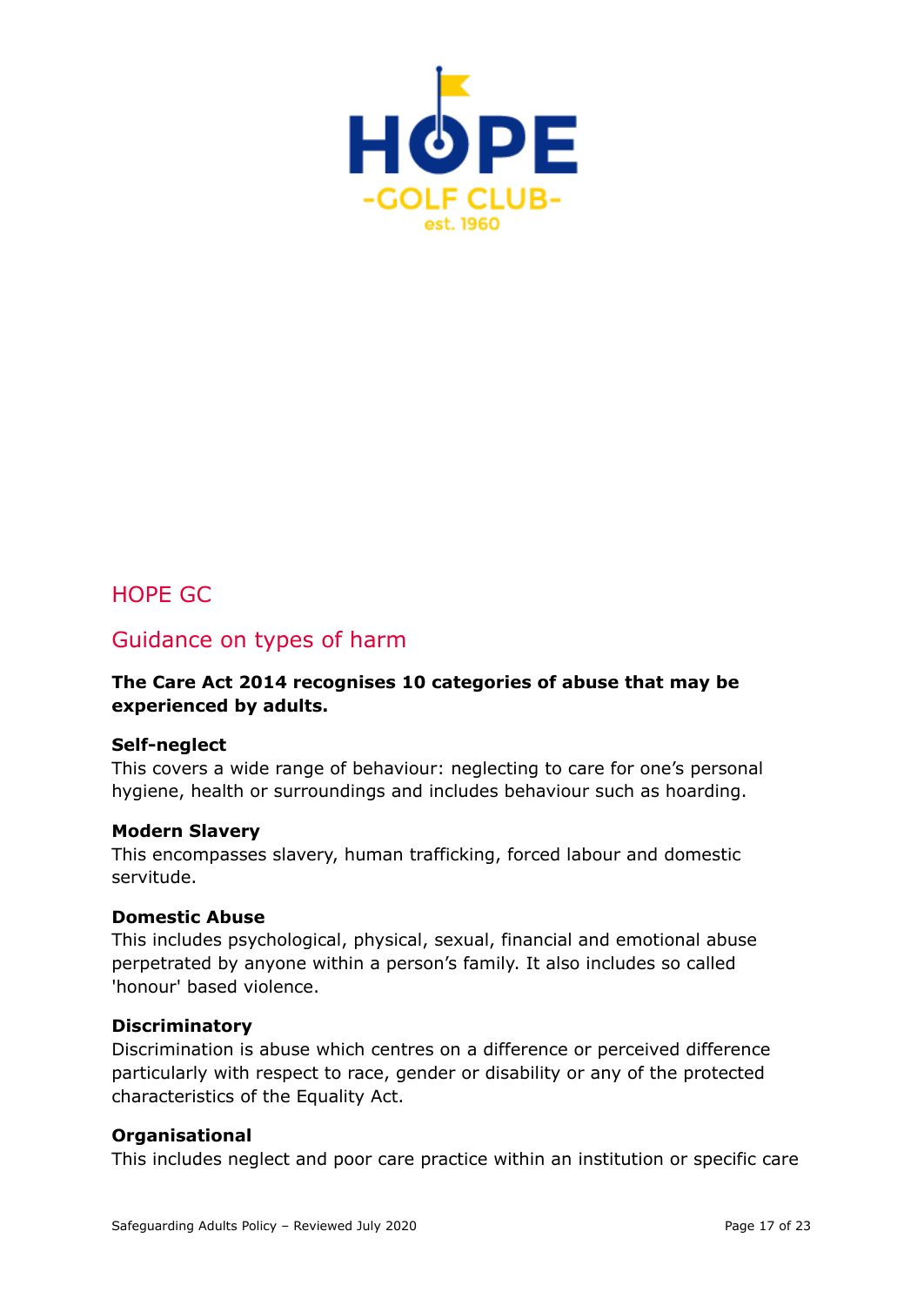

setting such as a hospital or care home, for example, or in relation to care provided in one's own home. This may range from one off incidents to on-going ill-treatment. It can be through neglect or poor professional practice as a result of the structure, policies, processes and practices within an organisation.

#### **Physical**

This includes hitting, slapping, pushing, kicking, misuse of medication, restraint or inappropriate sanctions.

#### **Sexual**

This includes rape, indecent exposure, sexual harassment, inappropriate looking or touching, sexual teasing or innuendo, sexual photography, subjection to pornography or witnessing sexual acts, indecent exposure and sexual assault or sexual acts to which the adult has not consented or was pressured into consenting.

#### **Financial or material**

This includes theft, fraud, internet scamming, coercion in relation to an adult's financial affairs or arrangements, including in connection with wills, property, inheritance or financial transactions, or the misuse or misappropriation of property, possessions or benefits.

#### **Neglect/Acts of omission**

This includes ignoring medical or physical care needs, failing to provide access to appropriate health social care or educational services, the withholding of the necessities of life, such as medication, adequate nutrition and heating.

#### **Emotional or psychological**

This includes threats of harm or abandonment, deprivation of contact, humiliation, blaming, controlling, intimidation, coercion, harassment, verbal abuse, isolation or withdrawal from services or supportive networks.

#### **Not included in the Care Act 2014 but also relevant to safeguarding adults in sport and physical activity:**

#### **Cyber Bullying**

Cyberbullying occurs when someone repeatedly makes fun of another person online or repeatedly picks on another person through emails or text messages, or uses online forums with the intention of harming, damaging, humiliating or isolating another person. It can be used to carry out many different types of bullying (such as racist bullying, homophobic bullying, or bullying related to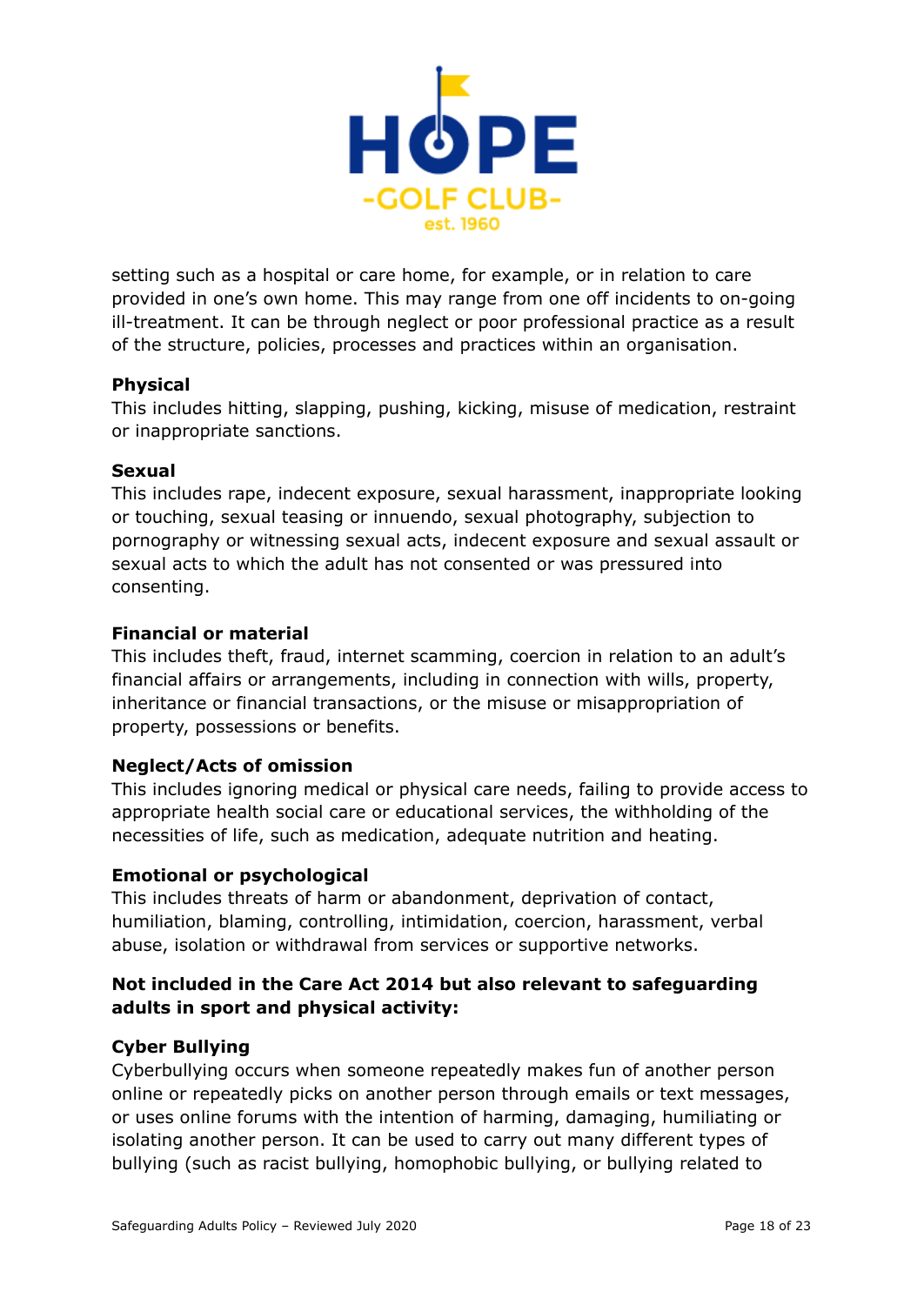

special educational needs and disabilities) but instead of the perpetrator carrying out the bullying face-to-face, they use technology as a means to do it.

#### **Forced marriage**

This is a term used to describe a marriage in which one or both of the parties are married without their consent or against their will. A forced marriage differs from an arranged marriage, in which both parties consent to the assistance of a third party in identifying a spouse. The Anti-social Behaviour, Crime and Policing Act 2014 make it a criminal offence to force someone to marry.

#### **Mate Crime**

A 'mate crime' is when vulnerable people are befriended by members of the community who go on to exploit and take advantage of them. It may not be an illegal act but still has a negative effect on the individual. Mate Crime is carried out by someone the adult knows and often happens in private. In recent years there have been a number of Serious Case Reviews relating to people with a learning disability who were murdered or seriously harmed by people who purported to be their friend.

#### **Radicalisation**

The aim of radicalisation is to attract people to their reasoning, inspire new recruits and embed their extreme views and persuade vulnerable individuals of the legitimacy of their cause. This may be direct through a relationship, or through social media.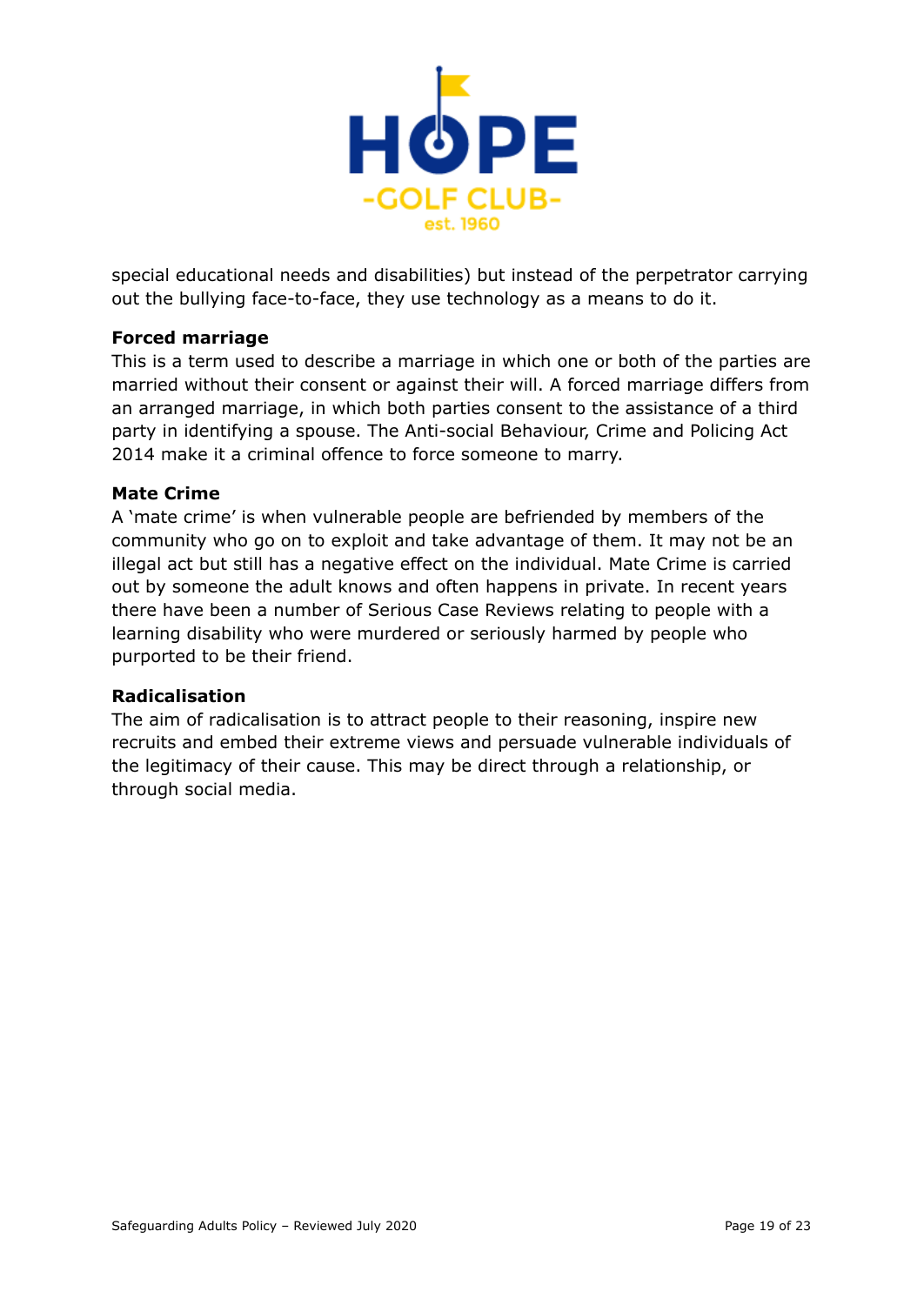

## <span id="page-19-0"></span>HOPE GC

## Consent and Information Sharing

Workers and volunteers within sports and physical activity organisations should always share safeguarding concerns in line with their organisation's policy, usually with their safeguarding lead or welfare officer in the first instance, except in emergency situations. As long as it does not increase the risk to the individual, the worker or volunteer should explain to them that it is their duty to share their concern with their safeguarding lead or welfare officer.

The safeguarding lead or welfare officer will then consider the situation and plan the actions that need to be taken, in conjunction with the adult at risk and in line with the organisation's policy and procedures and local safeguarding adults board policy and procedures.

To make an adult safeguarding referral you need to call the local safeguarding adults team. This may be part of a MASH (Multi*-*Agency Safeguarding Hub). A conversation can be had with the safeguarding adults team without disclosing the identity of the person in the first instance. If it is thought that a referral needs to be made to the safeguarding adults team, consent should be sought where possible from the adult at risk.

Individuals may not give their consent to the sharing of safeguarding information with the safeguarding adults team for a number of reasons. Reassurance, appropriate support and revisiting the issues at another time may help to change their view on whether it is best to share information.

If they still do not consent, then their wishes should usually be respected. However, there are circumstances where information can be shared without consent such as when the adult does not have the capacity to consent, it is in the public interest because it may affect other people or a serious crime has been committed. This should always be discussed with your safeguarding lead and the local authority safeguarding adults team.

If someone does not want you to share information outside of the organisation or you do not have consent to share the information, ask yourself the following questions:

• Is the adult placing themselves at further risk of harm?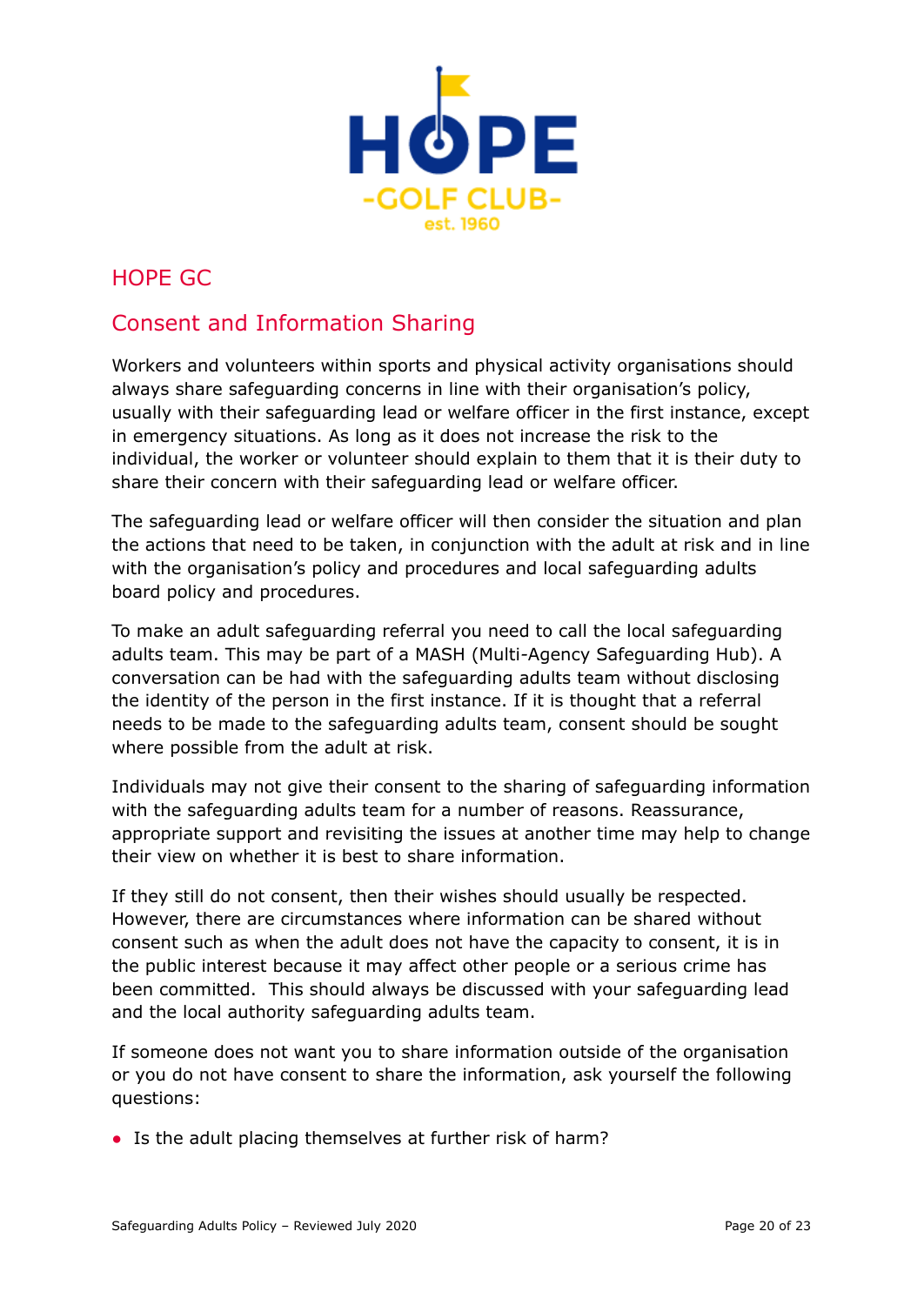

- Is someone else likely to get hurt?
- Has a criminal offence occurred? This includes: theft or burglary of items, physical abuse, sexual abuse, forced to give extra money for lessons (financial abuse) or harassment.
- Is there suspicion that a crime has occurred?

If the answer to any of the questions above is 'yes' - then you can share without consent and need to share the information.

When sharing information there are seven Golden Rules that should always be followed.

- **1.** Seek advice if in any doubt
- **2.** Be transparent The Data Protection Act (DPA) is not a barrier to sharing information but to ensure that personal information is shared appropriately; except in circumstances where by doing so places the person at significant risk of harm.
- **3.** Consider the public interest Base all decisions to share information on the safety and well-being of that person or others that may be affected by their actions.
- **4.** Share with consent where appropriate Where possible, respond to the wishes of those who do not consent to share confidential information. You may still share information without consent, if this is in the public interest.
- **5.** Keep a record Record your decision and reasons to share or not share information.
- **6.** Accurate, necessary, proportionate, relevant and secure Ensure all information shared is accurate, up-to-date; necessary and share with only those who need to have it.
- **7.** Remember the purpose of the Data Protection Act (DPA) is to ensure personal information is shared appropriately, except in circumstances where by doing so may place the person or others at significant harm.

Please contact HOPE GC Welfare Officers below,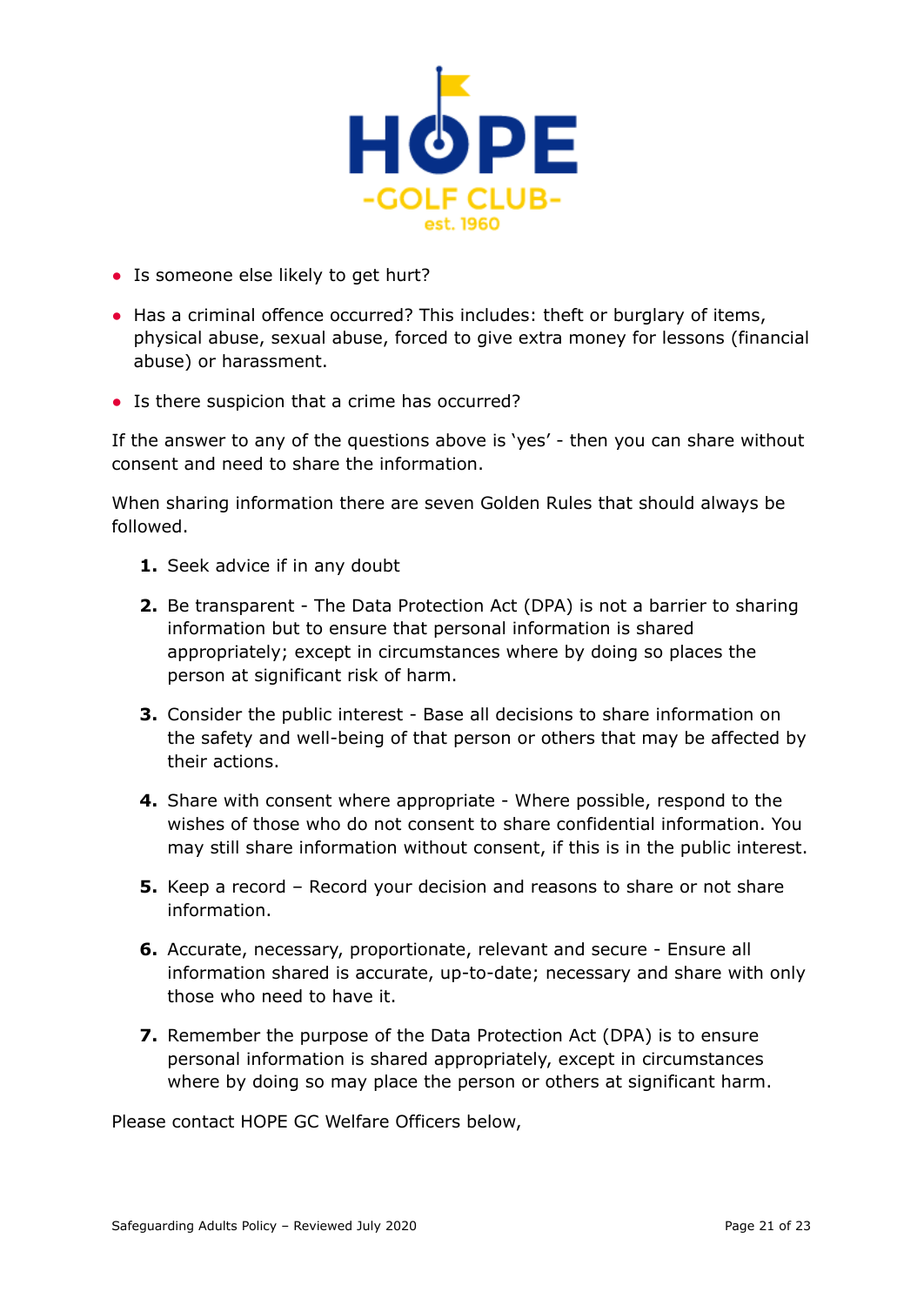

## Welfare Officers

The Welfare Officer(s) for HOPE GC are:

Ashley Briggs Emai [ashbriggs45@gmail.com](mailto:ashbriggs45@gmail.com) Mob 07964473871

• The role of the Welfare Officer is to take the lead in the Club on welfare and protection issues and ensure the appropriate action is taken when there is a potential /alleged abuse, bullying or poor practice. It is not their role to investigate fully any allegations made. The Welfare Officer will undertake Child Protection training provided by national golfing bodies and others. Child protection concerns will be reported to the police/Social Services Department as appropriate.

You may wish to contact England Golf Lead Safeguarding officer, on 01526 351824 or [safeguarding@englandgolf.org](mailto:safeguarding@englandgolf.org).

If the England Golf Lead Safeguarding Officer is not available and a delay cannot be justified then seek advice from the local County Council Safeguarding Adults Team or County Council Social Care-Emergency Duty Team.